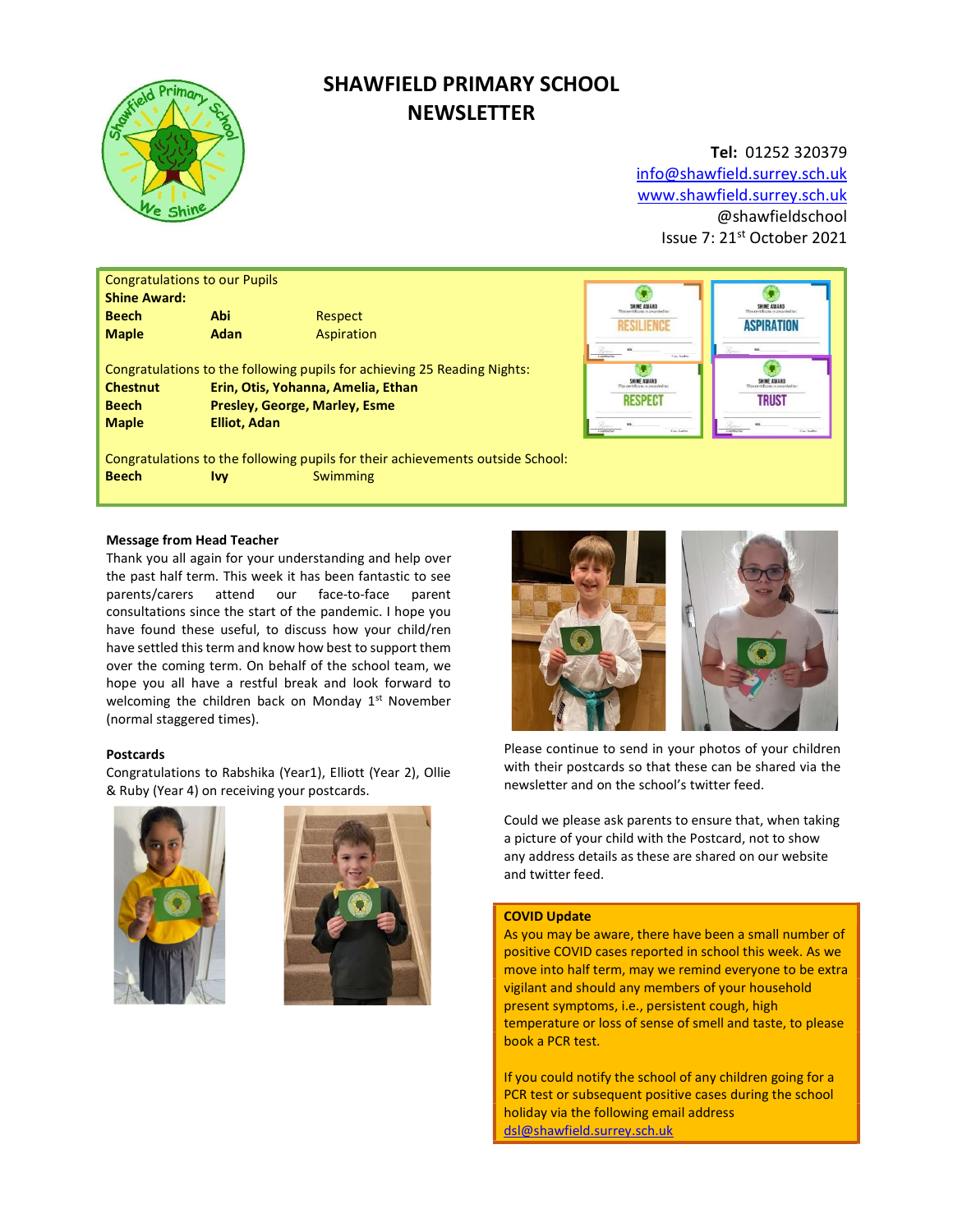#### Half Term Free School Meal Vouchers

Surrey County Council have notified schools that they intend to use the Winter COVID-19 Fund to provide children eligible for benefit related free school meals a voucher for £15 per child, per week. This will be provided via the Wonde school voucher scheme and parents should have received an email regarding this.

# Is your Child in Year 6?

If so, you need to apply online for a secondary school place by 31<sup>st</sup> October 2021! Applying on time gives you a better chance of getting one of your preferred schools.

If you live in Surrey, you can find out all you need to know about school admissions and apply online at surreycc.gov.uk/admissions or call 0300 200 1004.

#### Odd Socks Day – Monday 15<sup>th</sup> November

Anti-bullying Week is taking place from  $15^{th}$  -  $19^{th}$ November 2021 and it has the theme 'One Kind Word', and classes will be learning about this throughout the week.

The week will begin with Odd Socks Day, and we are inviting all children to wear odd socks on Monday 15<sup>th</sup> November. These socks can be as odd and outlandish as you wish them to be, but please ensure they are comfortable for them to wear for the whole day.

# Children in Need – Friday 19th November

We are pleased to announce we will be supporting Children in Need on Friday 19<sup>th</sup> November.

The pandemic has been hard on all of us, but for children already facing challenges it's made life even more difficult. Funds raised help support and help to change the lives of thousands of children in local communities across the UK.

In return for a voluntary donation of £1, children can come dressed to school on Friday 19th November as a Superhero. A Superhero can be anything from Spiderman, nurse, football player, teacher, the list is endless. We really look forward to seeing the children dressed up as their favourite Superhero (suitable and comfortable for school).

# Open Mornings/Afternoons

Please find below the dates of our open mornings/afternoons for parents whose children are due to start primary school in September 2022. These visits give prospective parents the opportunity to have a tour of all the classrooms and an informal talk from myself about Shawfield.

| Tuesday 9 <sup>th</sup> November      | 10am (fully booked) |
|---------------------------------------|---------------------|
| Monday 15 <sup>th</sup> November      | 10am                |
| Tuesday 23rd November                 | 10am                |
| Thursday 6 <sup>th</sup> January 2022 | 10am                |

If you or you have any family or friends who have children due to start school next year and would be interested in viewing the school, please contact the school office on 01252 320379 to book one of the dates above.

# Morrisons Good to Grow Scheme Vouchers

The school has registered to accept the Morrisons Good to Grow Scheme Vouchers and we would love it if you could support us.

For every £10 you spend (in store or online) at Morrisons, you'll get a Grow Token to help Shawfield get everything we need to get growing. Download the MyMorrisons app today to start collecting Grow Tokens and choose Shawfield as the school you would like to donate them to. We will be able to exchange their Grow Tokens for FREE gardening equipment to help get children growing.

#### School Library – Amazon Wish List

Just to remind you all that we are continuing with our Amazon Wish List which is a great way of supporting the school. So far, we have received around £600 worth of books.

We will continue to add to the Wish List over time. All books donated will be given a 'bookplate' from families and added to the school library.

https://www.amazon.co.uk/hz/wishlist/ls/2QWOGKXP8J WT5?ref =wl\_share

#### New School Lunch Menu

Please find attached the New Autumn/Winter lunch menu which take us up to Easter for the week commencing 1<sup>st</sup> November (Week 1).

#### Confirmed INSET Dates 2021-2022

We are pleased to announce the remaining INSET dates for this academic year:

Monday 21<sup>st</sup> February 2022 Friday 22nd July 2022

Yours sincerely,

Narar

Mr Stephen Corcoran Headteacher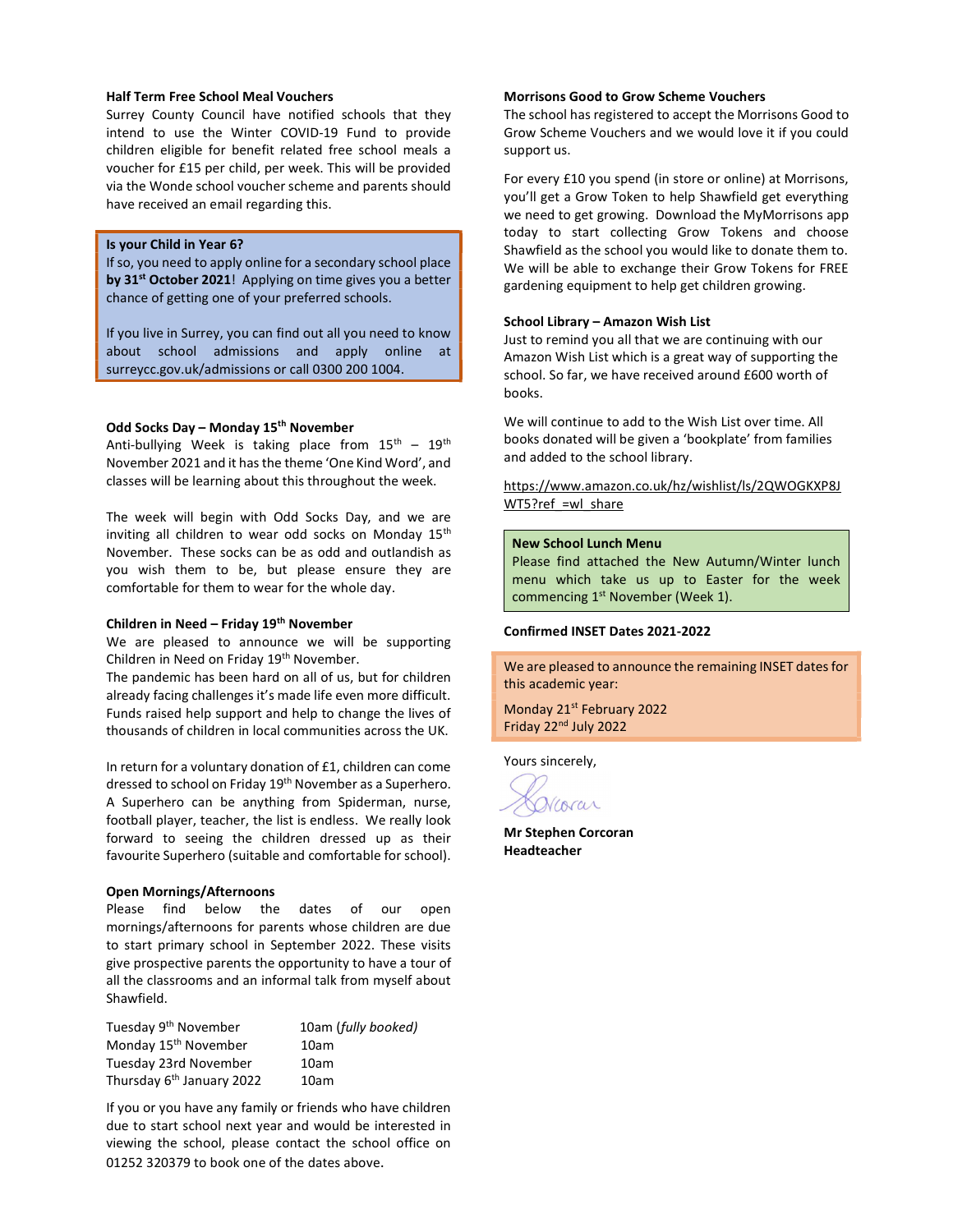# SSA News

Coming home with your child today is our first Newsletter giving details on how you can help support the SSA and our participation at the Ash Village Christmas Fantiasia on 27<sup>th</sup> November.



#### Donation Request

The SSA will be holding a 'Teddy Tombola' at the Christmas Fantasia and, if you are having a clear-out before Christmas, we would be grateful for any donations of soft toys (in good, clean condition please). These can be dropped into the school office for the us to pick-up.

#### Community News

## Half Term Activities – Westend Centre, Aldershot

Please see attached details of art and craft activities taking place at the Westend Centre in Aldershot over the Half Term.

# Lakeside Fun Day!

Please see attached flyer about the Fun Day taking place at the Lakeside Nature Reserve on Thursday 28<sup>th</sup> October 2021.

# Edge Swim School Half Term Intensive Swim Lessons All Hallows Catholic School, Weybourne Road, Farnham, GU9 9HF

We have spaces available on our October half-term intensive swim courses which are open to all abilities and the perfect way for introducing non-swimmers to the water, or for swimmers to build on their current ability. Please see attached flyer.

3-day course - £27.50 per swimmer 4-day course - £35 per swimmer

Contact: edgesportsandactivities.com / 07812 104128

#### Job Opportunity

The cycle Training Team at Surrey County Council are recruiting for Bikeability Cycling Instructors.

Please see the following link for further details: Surrey County Council - Job details (surreycc.gov.uk)

#### Surrey County Council Family Learning - Courses

Please be aware of the following courses being for parents. For further details, please go to our webpage www.surreycc.gov.uk/familylearning to view the individual October courses shown below.

#### Storytelling fun and half term activities

Fun activities for half term (3 &4 yrs olds) workshop Friday 22nd October 10-11.30am

The Gruffalo storytelling workshop (4-7 yrs) Wednesday 27th October10.30am-12pm

The Gruffalo storytelling workshop (4-7 yrs) Wednesday 27th October1.30-3pm

Elmer Storytelling workshop (2-4 yrs) Saturday 30th October 10-11.30am